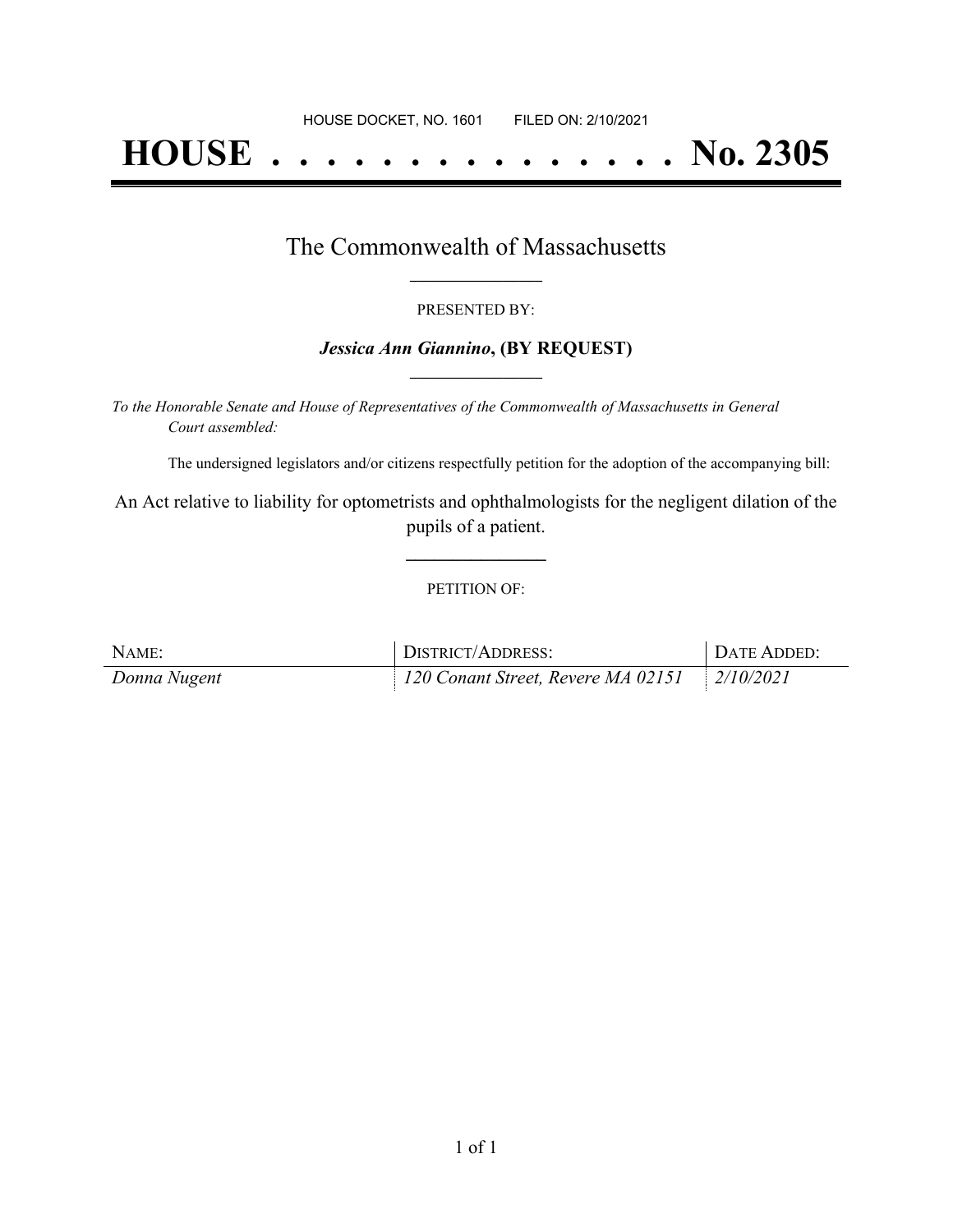## **HOUSE . . . . . . . . . . . . . . . No. 2305**

By Ms. Giannino of Revere (by request), a petition (accompanied by bill, House, No. 2305) of Donna Nugent relative to liability for optometrists and ophthalmologists. Public Health.

## The Commonwealth of Massachusetts

**In the One Hundred and Ninety-Second General Court (2021-2022) \_\_\_\_\_\_\_\_\_\_\_\_\_\_\_**

**\_\_\_\_\_\_\_\_\_\_\_\_\_\_\_**

An Act relative to liability for optometrists and ophthalmologists for the negligent dilation of the pupils of a patient.

Be it enacted by the Senate and House of Representatives in General Court assembled, and by the authority *of the same, as follows:*

|  |  |  | SECTION 1. Chapter 112 of the General Laws is hereby amended by inserting after |
|--|--|--|---------------------------------------------------------------------------------|
|  |  |  |                                                                                 |

2 section 12GG, as appearing in the 2018 Official Edition, the following section:-

3 Section 12HH. No ophthalmologist shall dilate the pupils of a patient if that

4 ophthalmologist knows or has reason to know that the patient will operate a motor vehicle within

5 the next 6 hours.

 In any action for personal injuries, property damage or consequential damages caused by or arising out of the negligent dilation of the pupils of a patient by said ophthalmologist, no such patient who causes injuries to himself or herself, may maintain an action against the said ophthalmologist in the absence of willful, wanton or reckless conduct on the part of the ophthalmologist.

11 SECTION 2. Said chapter 112 is hereby further amended by inserting after section 66B, 12 as so appearing, the following section:-